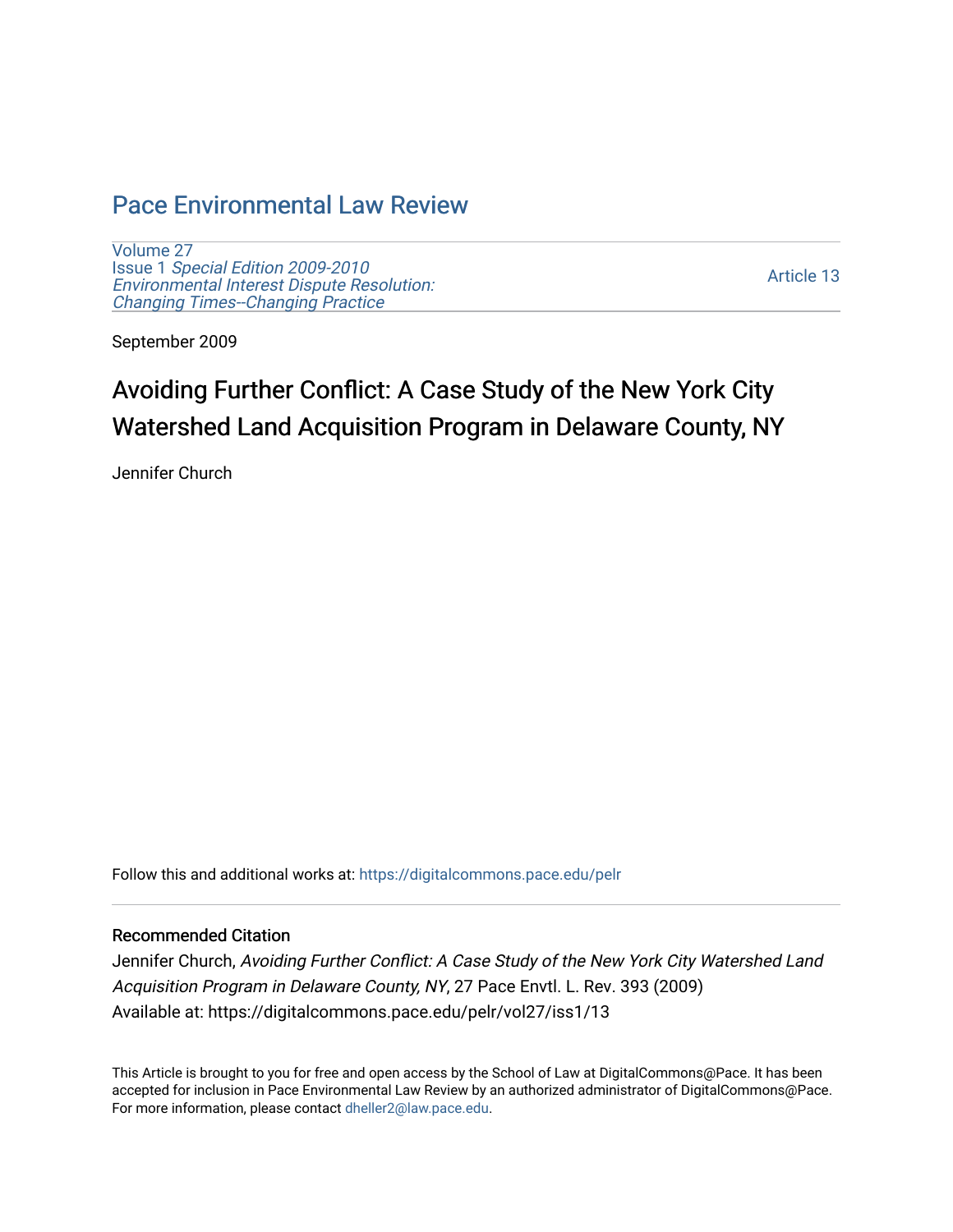# **CASE STUDY**

# **Avoiding Further Conflict: A Case Study of the New York City Watershed Land Acquisition Program in Delaware County, NY**

#### JENNIFER CHURCH<sup>\*</sup>

## **I. INTRODUCTION**

Not many people think about where their drinking water comes from when they turn on the tap. Likely, even fewer think about how the government protects their drinking water, never mind the impacts that these rules and regulations have on residents living within our watershed communities. This case study will explore the impact of one such set of regulations by analyzing part of an agreement between the government of New York City (NYC or City) and its upstate watershed communities—the Land Acquisition Program (LAP)—and specifically how environmental dispute resolution (EDR) can be applied to this conflict in order to achieve a long-term positive solution that will benefit the residents of Delaware County, New York.[1](#page-1-1)

The dispute between the City and its upstate watershed neighbors, otherwise known as the New York City watershed conflict (NYC Watershed Conflict), is a seemingly endless, intractable argument that is a perfect example of the types of environmental disputes that can benefit from EDR. The heart of

393

1

<span id="page-1-0"></span><sup>∗</sup> Jennifer Church is an Articles Editor for the Pace Environmental Law Review (PELR) and will receive her J.D. and Certificate in Environmental Law in May 2010. The author would like to thank Professor John R. Nolon for his invaluable guidance in the early stages of this article, the PELR staff for their editorial assistance, as well as her family for their constant love and support.

<span id="page-1-1"></span> <sup>1.</sup> Delaware County is located along the southern border of New York State and Pennsylvania. For more general information about the county, *see* Delaware County, Home, Welcome to Delaware County, http://www.co.delaware.ny.us/ (last visited Sept. 25, 2009); *see also infra* Part IV.A.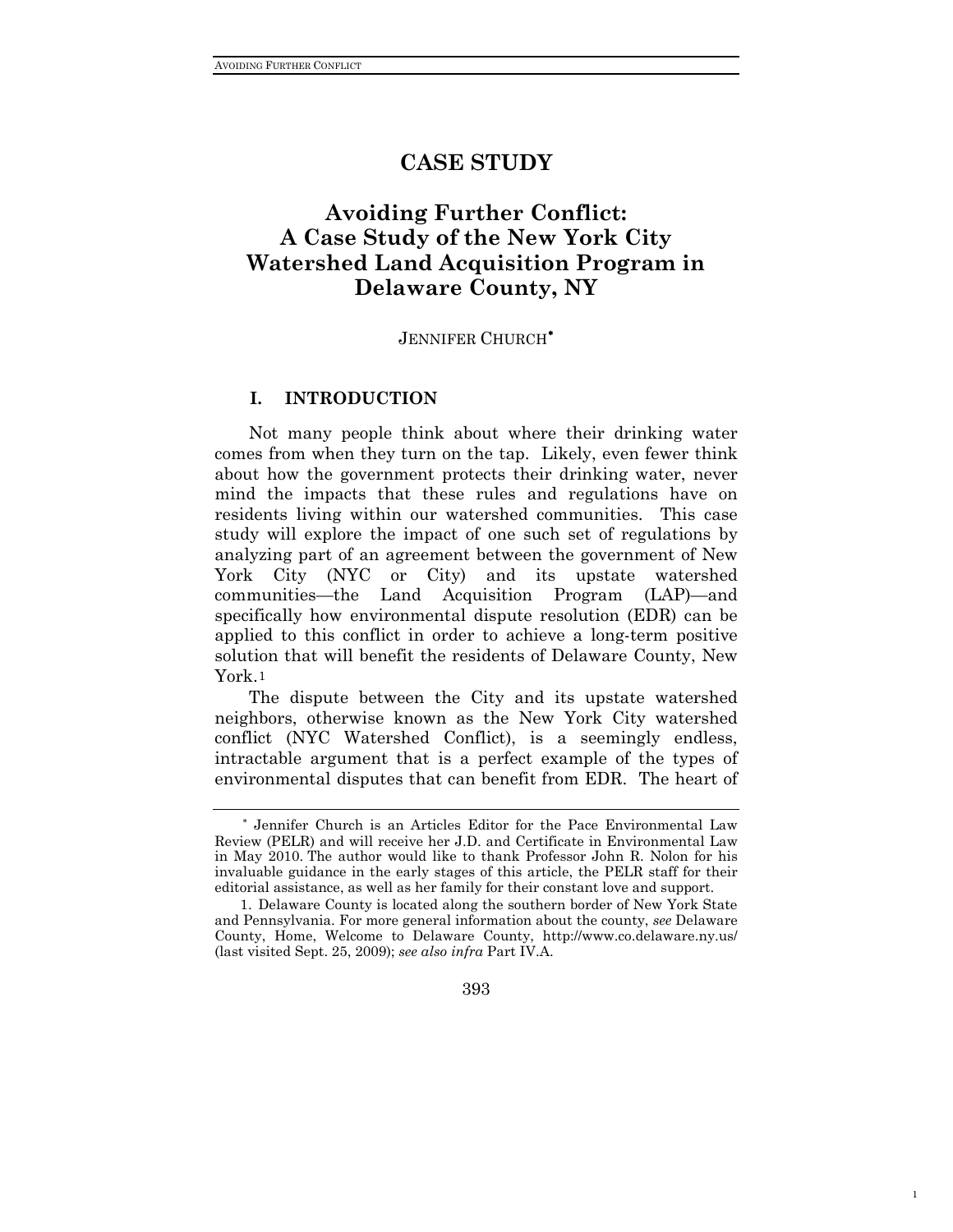this conflict lies in the fact that the City's drinking water comes from unfiltered surface water in upstate New York; and in order to meet the standards required by the Safe Drinking Water Act (SDWA),[2](#page-2-0) the City must either construct an expensive filtration system or somehow control pollution at the waters source in upstate New York. Here the City has chosen to control the pollution by negotiating agreements with such upstate communities as those in Delaware County in an effort to avoid the burden of filtration. In this case, the 1997 New York City Watershed Memorandum of Agreement (1997 MOA)[3](#page-2-1) is the document that generally controls and outlines the procedures for protecting the quality of the NYC water supply and for fostering cooperation between all parties involved. Despite claims in the 1997 MOA indicating that a "new era of partnership" had been achieved and that "the goals of drinking water protection and economic vitality within Watershed communities are not inconsistent;" twelve years later, this era has yet to become a reality.[4](#page-2-2) Today, two essential deadlines for ensuring continued avoidance of filtration are fast approaching.[5](#page-2-3) And upstate residents are desperate for a process that will allow them to enter into an agreement that will finally address their concerns, and make the promises of 1997 a reality.

This case study will first explore the background and statutory framework of the NYC Watershed Conflict. Next, it will examine the City's implementation of the LAP, as incorporated into the 2007 Filtration Avoidance Determination (2007 FAD), [6](#page-2-4)

<span id="page-2-4"></span>6. *Id.*

 <sup>2.</sup> Safe Drinking Water Act, 42 U.S.C. §§ 300f–300j-26 (2006).

<span id="page-2-1"></span><span id="page-2-0"></span> <sup>3.</sup> The 1997 New York City Watershed Memorandum of Agreement consisted of four main watershed protection programs, including the Land Acquisition Program, Watershed Regulations, Watershed Protection and Partnership Council and the Watershed Protection and Partnership Programs. This article will focus on the Land Acquisition Program. ENVTL FACILITIES CORP., NEW YORK CITY WATERSHED MEMORANDUM OF AGREEMENT (Jan. 21, 1997) [hereinafter 1997 MOA] *available at* http://www.nysefc.org/home/index.asp? page=294.

<sup>4</sup>*. Id.* art. 1.

<span id="page-2-3"></span><span id="page-2-2"></span> <sup>5.</sup> To comply with the 2007 Filtration Avoidance Determination, the City must submit a long-term LAP to EPA, for the period from 2012 to 2022 by September 30, 2009, the City must apply for a ten-year water supply permit by January 2010. U.S. ENVTL. PROTECTION AGENCY, NEW YORK CITY FILTRATION AVOIDANCE DETERMINATION 44 (2007), http://www.epa.gov/Region2/water/nyc shed/2007finalfad.pdf [hereinafter 2007 FAD].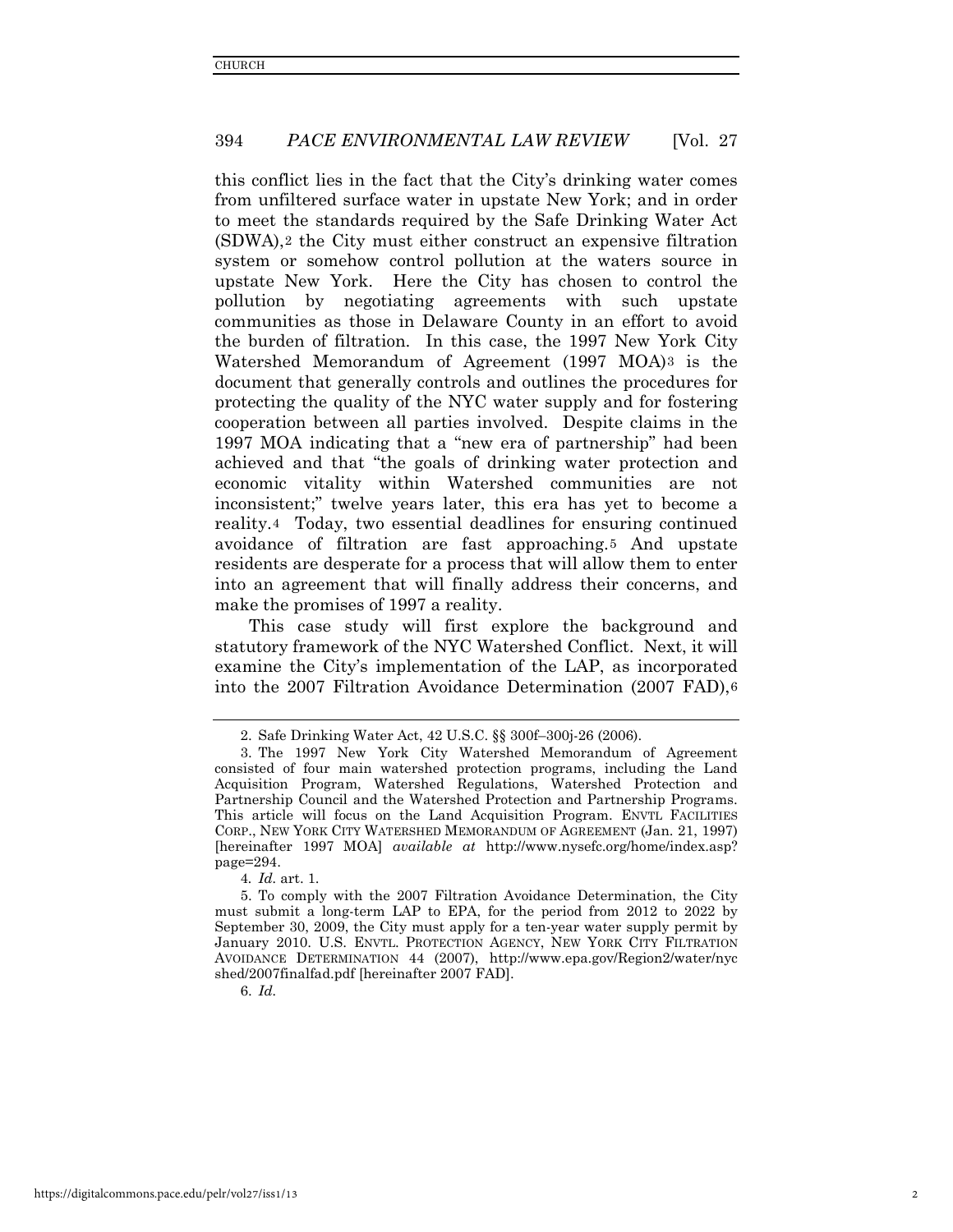and how the program is negatively affecting both the economy and the local character of Delaware County, New York.[7](#page-3-0) Lastly, this study will analyze the LAP and how EDR can bring the interested parties closer to a mutually beneficial negotiated agreement that meets the needs of the County residents, while simultaneously minimizing any interference with the City's goal of protecting the quality of its drinking water supply.

# **II. STATUTORY AUTHORITY OF THE NYC WATERSHED CONFLICT**

#### **A. Safe Drinking Water Act**

The long and troubled relationship between Delaware County and NYC began as early as the 1950s, when the Pepacton Reservoir[8](#page-3-1) was built and the 1953 Watershed Regulations came into effect[.9](#page-3-2) This conflict was then reinvigorated in 1974, when Congress enacted the federal SDWA[10](#page-3-3) under the federal Public Health Service Act[11](#page-3-4) to protect the quality of the nation's drinking water by establishing minimum health standards for public water supply systems. The SDWA requires the U.S. Environmental Protection Agency (EPA) to set maximum contaminant level goals[12](#page-3-5) "at which no known or anticipated adverse effects on the health of persons occur and which allows an adequate margin of safety."[13](#page-3-6) Under the 1986 Amendments to

3

<span id="page-3-0"></span> <sup>7.</sup> DOWNEAST DEV. CONSULTING GROUP, THE NEW YORK CITY WATERSHED ECONOMIC IMPACT ASSESSMENT REPORT: DETERMINING IMPACTS AND DEVELOPING OPTIONS REGARDING NYC'S LAND ACQUISITION PROGRAM IN DELAWARE COUNTY— FINAL REPORT 107, 112, 127 (2009) [hereinafter EIA], *available at*  http://www.delcowatershed.com/.

<span id="page-3-1"></span> <sup>8.</sup> The Pepacton Reservoir was "built between 1947 and 1954. The 2,400 foot-long dam at Downsville impounds the largest of the city's reservoirs. Eighteen miles long, it covers nine square miles, has a 55-mile shoreline and a capacity of 140 billion gallons." Catskill Watershed Corp., Watershed History, A Brief History, http://www.cwconline.org/about/ab\_hist.html (last visited Sept. 25, 2009). For a map of the Pepcaton Reservoir, *see* New York State DEC, Division of Fish, Wildlife and Marine Resources, Lake Map Series, Region 4, Pepacton Reservoir, http://www.dec.ny.gov/docs/fish\_marine\_pdf/pepresmap.pdf.

 <sup>9.</sup> EIA, *supra* note 7, at 10.

<span id="page-3-3"></span><span id="page-3-2"></span><sup>10</sup>*. Id.*

<span id="page-3-4"></span><sup>11. 42</sup> U.S.C. §§ 201–300ii-4 (2006).

<span id="page-3-5"></span><sup>12. 42</sup> U.S.C. § 300g-1(b)(1) (2006).

<span id="page-3-6"></span><sup>13</sup>*. Id.* § 300g-1(b)(4)(A).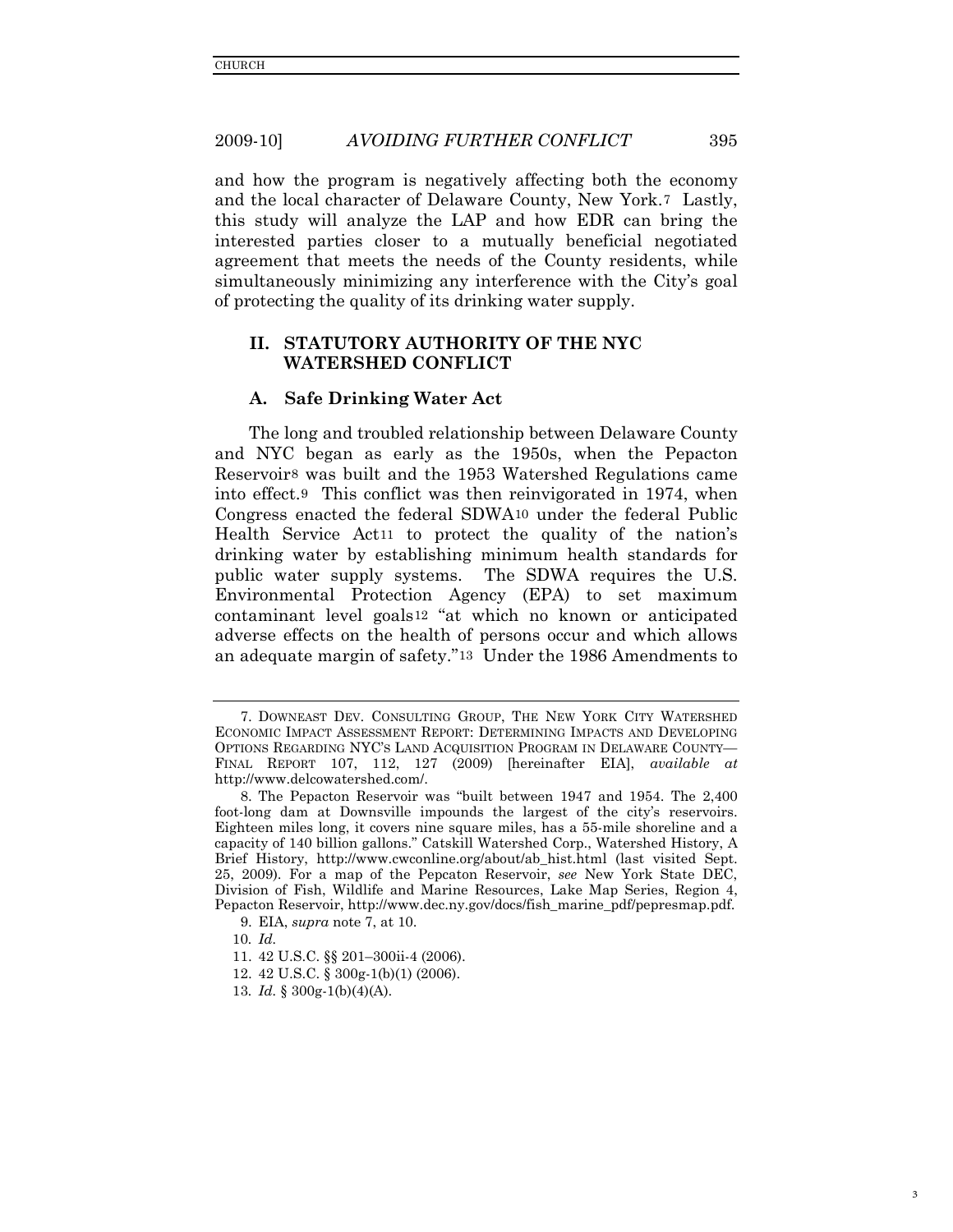the SDWA, the EPA was required to promulgate new filtration regulations for water supply systems using surface water reservoirs. Therefore in 1989, the EPA promulgated the Surface Water Treatment Rule (SWTR)[14](#page-4-0) that requires "public water system[s] that use a surface water source . . . and do not meet all of the criteria in [the regulation] for avoiding filtration, must provide treatment consisting of both disinfection . . . and filtration treatment."[15](#page-4-1)

Critical to the situation at hand, the SWTR also details criteria for avoiding the filtration requirement, known as a filtration avoidance determination, or FAD.[16](#page-4-2) A water provider must also apply to the EPA with a water quality protection program that will ensure the same level of water quality for the water supply without filtration; the EPA must then approve the plan before the provider may then bypass any filtration treatment. If, at any time, a public water system fails to meet the filtration avoidance criteria, it may be required to provide filtration of its surface water source. The SDWA also allows for state primacy upon approval of an application to the EPA.[17](#page-4-3) In

<span id="page-4-3"></span>17. 42 U.S.C. § 300g-2 (2006).

<sup>14. 40</sup> C.F.R. § 141.71 (2009).

<sup>15</sup>*. Id.* § 141.73.

<span id="page-4-2"></span><span id="page-4-1"></span><span id="page-4-0"></span><sup>16.</sup> The criteria in a FAD includes limits for fecal coliform and turbidity, minimization of the risk of *Giardia lamblia* contamination and most importantly, a demonstration that land owners throughout the watershed have agreed "that [the public water supplier] can control all human activities which may have an adverse impact on the microbiological quality of the source water." 40 C.F.R. § 141.71(b)(2)(iii) (2009). "Fecal coliforms are bacteria that are associated with human or animal wastes. They usually live in human or animal intestinal tracts, and their presence in drinking water is a strong indication of recent sewage or animal waste contamination." U.S. Envtl. Protection Agency, Drinking Water Contaminants, Basic Information about E. Coli 0157:H7 in Drinking Water, http://www.epa.gov/safewater/contaminants/ecoli.html (last visited Oct. 23, 2009). While fecal coliforms are not usually harmful by themselves, it is used as an indicator of other potentially harmful contaminants, such as *e. coli. Id.* Turbidity is defined as "a measure of the cloudiness of water. It is used to indicate water quality and filtration effectiveness . . . Higher turbidity levels are often associated with higher levels of disease-causing microorganisms such as viruses, parasites and some bacteria. These organisms can cause symptoms such as nausea, cramps, diarrhea, and associated headaches." U.S. Envtl. Protection Agency, Drinking Water Contaminants, List of Contaminants and their MCLS, Microorganisms, http://www.epa.gov/safe water/contaminants/index.html (last visited Oct. 23, 2009)*. Giardia lamblia* is a parasite that can cause gastrointestinal illness, such as vomiting, diarrhea and cramps. *Id.*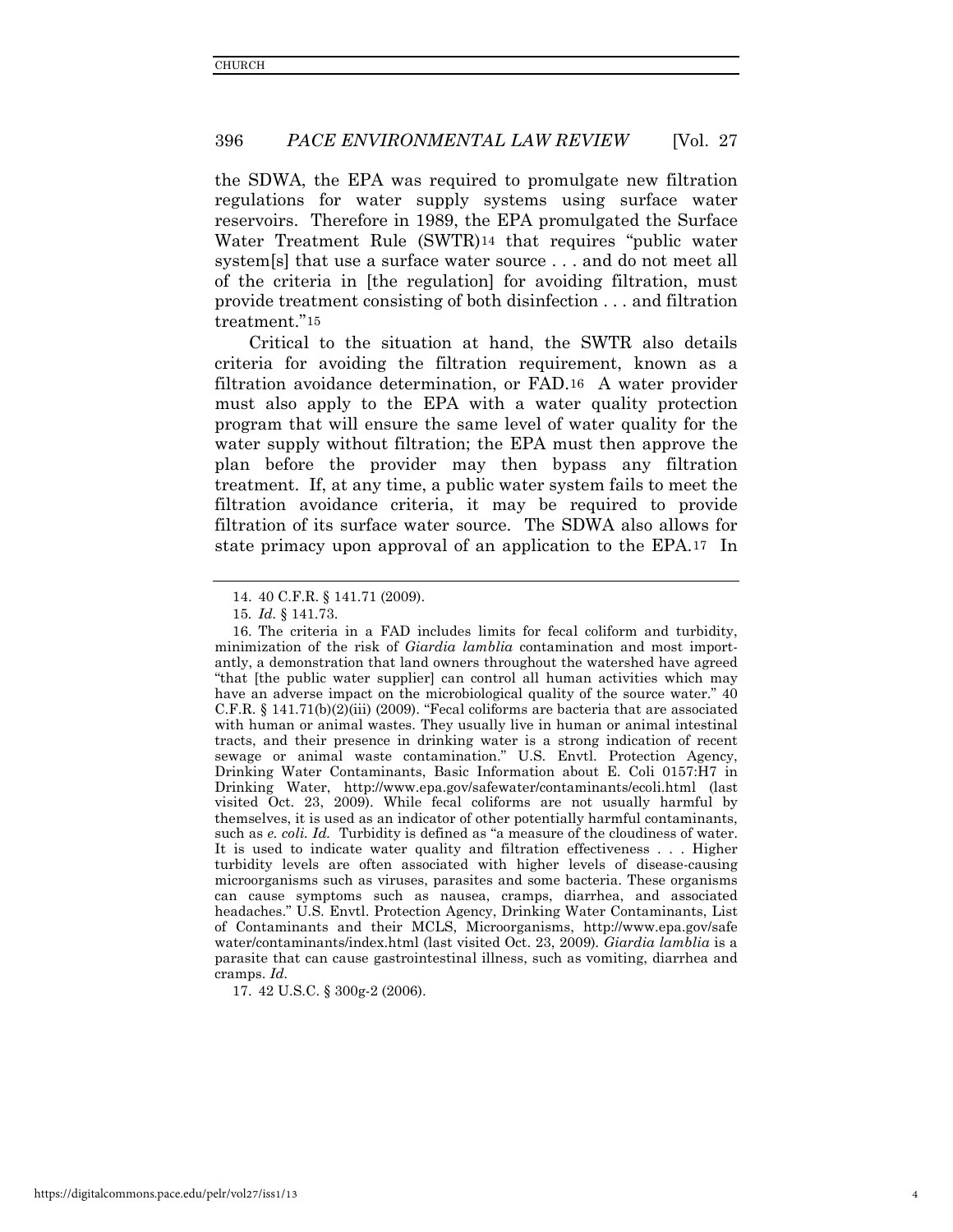New York, according to Public Health Law § 201(1)(*l*), the New York State Department of Health (DOH) has primary enforcement authority for implementing the SDWA and is required to "supervise and regulate the sanitary aspects of water supplies and sewage disposal and control the pollution of waters of the state."[18](#page-5-0) Additionally, Public Health Law § 1100(1) grants the DOH and the New York City Department of Environmental Protection (DEP) shared power to issue rules and regulations for protection of the New York City watershed, subject to the approval of the Commissioner of DOH. Under this regulatory scheme, and in order to protect the City's water supply from contamination, the DEP has authority: (1) to issue watershed rules and regulations;[19](#page-5-1) and (2) to condemn property for the protection of the water supply.[20](#page-5-2)

# **III. BACKGROUND AND HISTORY OF THE NEW YORK CITY WATERSHED CONFLICT**

## **A. The New York City Watershed**

The New York City watershed is the largest source of unfiltered drinking water in the country,[21](#page-5-3) and serves eight million city residents along with one million residents in Westchester, Putnam, Orange and Ulster counties.[22](#page-5-4) A 1,600 square mile stretch in the Catskill Mountains, known as the Catskill / Delaware watershed, provides ninety-percent of the drinking water supply.[23](#page-5-5) It is a living watershed, meaning it is both populated and home to various economic activities such as

<span id="page-5-5"></span>23*. Id.*

<span id="page-5-1"></span><span id="page-5-0"></span><sup>18.</sup> N.Y. PUB. HEALTH LAW §§ 1100-1109 (2009) (granting the DOH more specific authority relating to potable waters).

<sup>19.</sup> N.Y. PUB. HEALTH LAW § 1100 (2009).

<sup>20</sup>*. Id.* § 1104.

<span id="page-5-3"></span><span id="page-5-2"></span><sup>21.</sup> Abrahm Lustgarden, *NYC Demands Drilling Ban,* TIMES UNION, Aug. 6, 2008, *available at* http://timesunion.com/ASPStories/Story.asp?StoryID=709513 &LinkFrom=RSS (indicating that "New York City is one of just four major cities in the United States with a special permit allowing its drinking water to go unfiltered.").

<span id="page-5-4"></span><sup>22.</sup> U.S. ENVTL. PROTECTION AGENCY, OFFICE OF POLICY, ECONOMICS AND INNOVATION, EPA-231-F-06-005, SOLVING ENVIRONMENTAL PROBLEMS THROUGH COLLABORATION, A CASE STUDY, NEW YORK CITY WATERSHED PARTNERSHIP (2006), http://www.epa.gov/ncei/ collaboration/nyc.pdf [EPA NYC Watershed Case Study].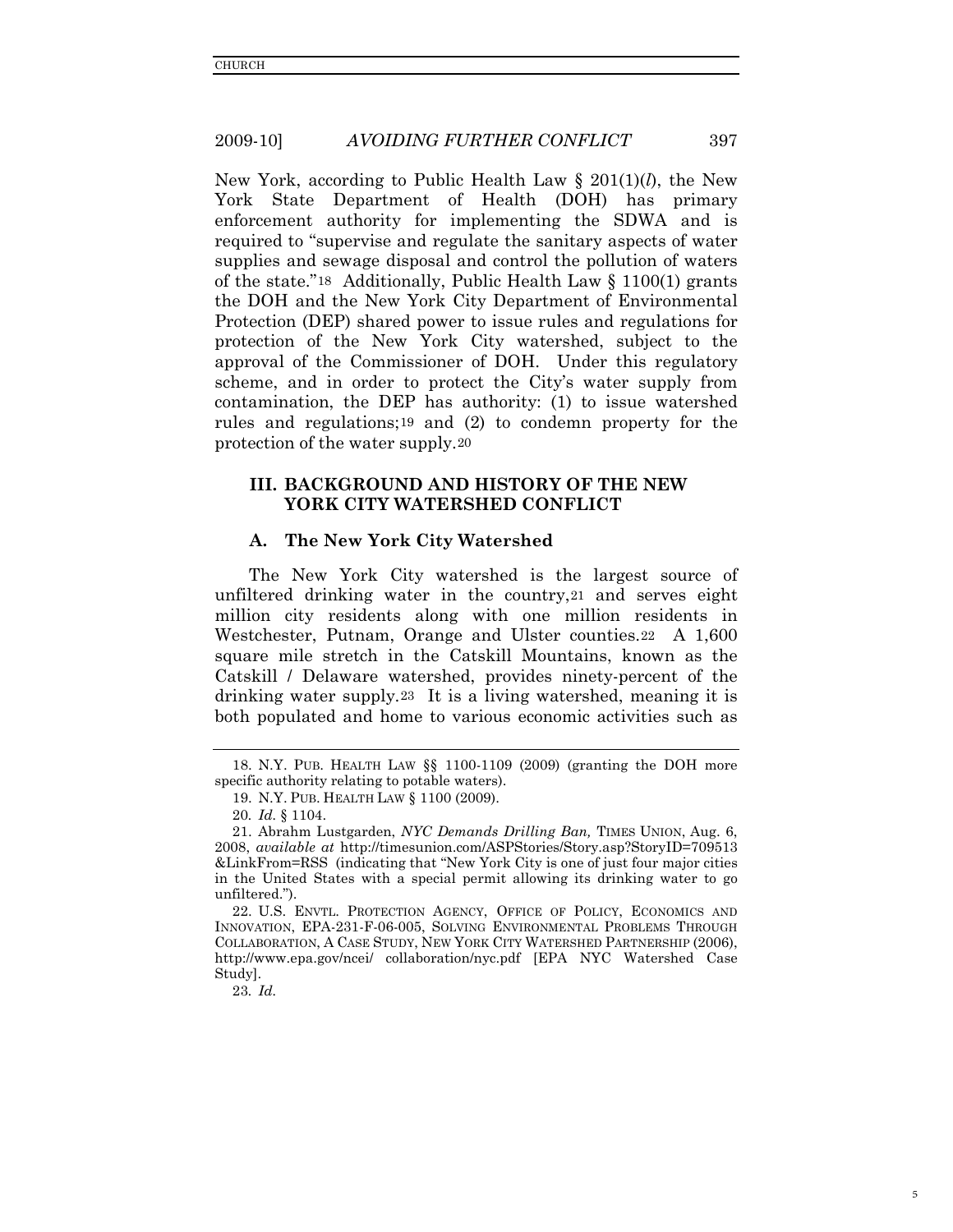farming and manufacturing.[24](#page-6-0) Moreover, the primary pollution sources here are discharges from wastewater treatment plants and runoff from agricultural and urban sources, which contribute both phosphorus and microbial pathogens to the water supply.[25](#page-6-1)

# **B. The Conflict**

The passage of the SWTR by the EPA required NYC to build a filtration treatment system that, by most estimates, would cost more than eight billion dollars excluding maintenance and operating costs, unless the City could obtain an FAD from the EPA.[26](#page-6-2) NYC chose the less expensive option of applying to the EPA for filtration avoidance, which required the City to show that it could avoid pollution in the drinking water supply by controlling the activities of those who lived in the watershed. In response to this proposal, upstate residents expressed fear, apprehension and anger that any land acquisition would interfere with their autonomous property rights as well as hinder economic growth in the region.[27](#page-6-3)

<span id="page-6-3"></span>27*. See, e.g.,* Andrew C. Revkin, *An Unusual Partnership, Farmers Help Safeguard New York Water*, N.Y. TIMES, Aug. 13, 1995, *available at* http://query. nytimes.com/gst/fullpage.html?res=990CE7D6153DF930A2575BC0A963958260 &sec=&spon=&pagewanted=3; Merri Rosenberg, *City v. County Over Protection* 

<span id="page-6-0"></span><sup>24.</sup> Michael C. Finnegan, *New York City's Watershed Agreement: A Lesson in Sharing Responsibility*, 14 PACE ENVTL. L. REV. 577, 585 (1997) (discussing how "the New York City Watershed is indeed a 'living' watershed [which] presents unique challenges not found in any of the larger unfiltered water supply system in the nation. Microbial contaminants and eutrophication due to sewage and septic system discharges and various types of runoff (from lawns, farms, highways, etc.) constitute the major threats to drinking water.").

<sup>25.</sup> EPA NYC WATERSHED CASE STUDY, *supra* note 22.

<span id="page-6-2"></span><span id="page-6-1"></span><sup>26</sup>*. See* Keith S. Porter, *Fixing Our Drinking Water: From Field and Forest to Faucet*, 23 PACE ENVTL. L. REV. 389, 403 (2006) (stating that NYC "estimated the capital costs for filters at \$8 billion."); *see also At Last, A Watershed Agreement*, N.Y. TIMES, Nov. 3, 1995, at A28, *available at* http://query.nytimes. com/gst/fullpage.html?res=950DEFD81639F930A35752C1A963958260&sec=&s pon=; *see also* Complaint filed by the Coalition of Watershed Towns, the Town of Roxbury, New York and the Town of Hamden, New York against the City of New York, the New York City Department of Environmental Protection, the New York State Department of Health, and Richard F. Daines, M.D., as Commissioner of the New York State Department of Health ¶ 37 (Dec. 20, 2007) [hereinafter Complaint] (on file with author) (alleging "that it would cost the City several billion dollars to install a filtration plant for its water supply, and hundreds of millions of dollars per year to operate the plant").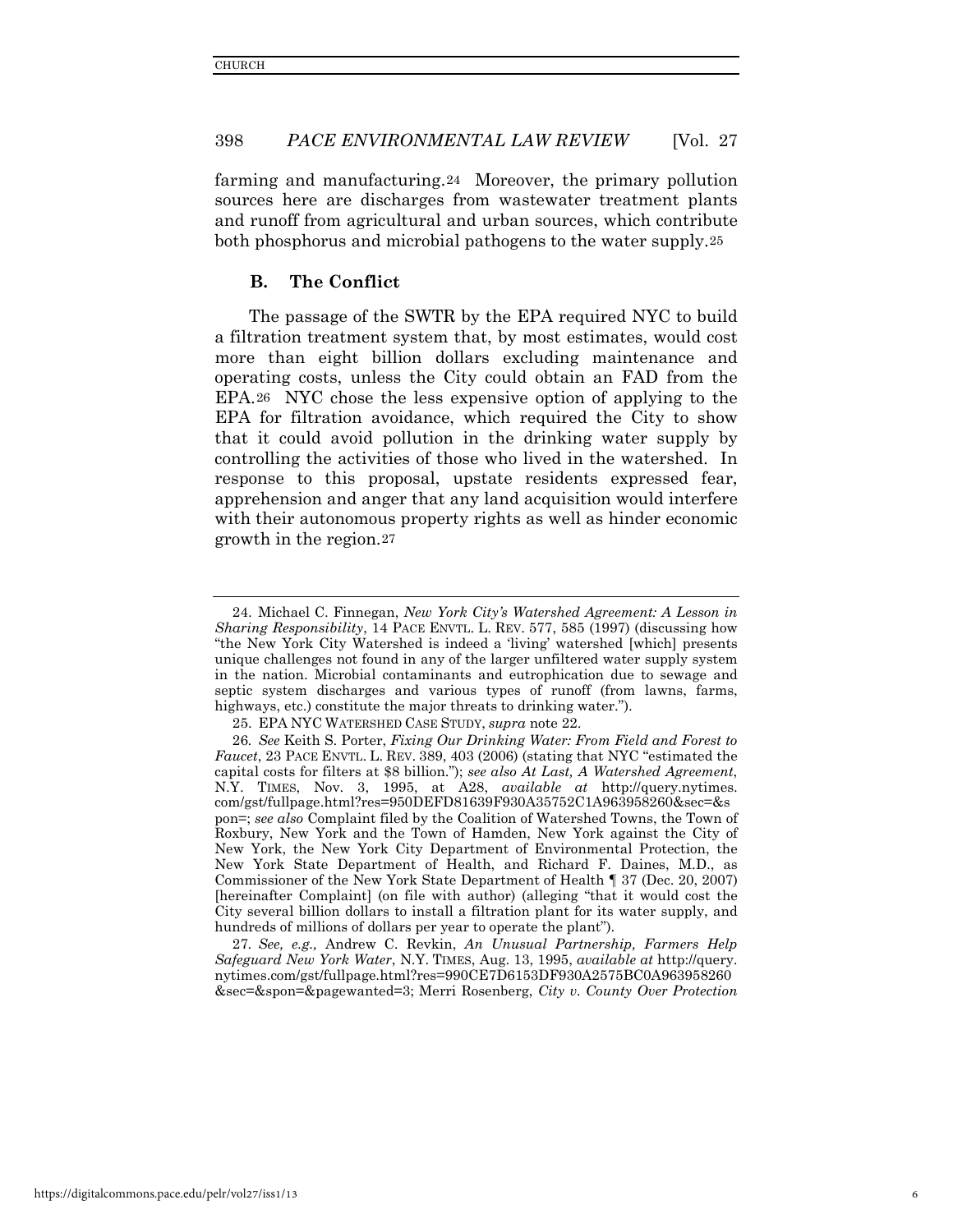However, in January of 1993, the EPA granted NYC a conditional FAD, requiring it to take numerous precautions to prevent the pollution of the water supply. In order to meet these conditions, Governor Pataki of New York convened a meeting of all parties involved and after four years of negotiations, the parties finally reached an agreement and signed the 1997 MOA.[28](#page-7-0) Based on this agreement, the EPA issued the DEP a five-year FAD,[29](#page-7-1) and in November 2002, extended it for five more years based on the DEP's 2001 Long-Term Watershed Protection Program.[30](#page-7-2) In the spring of 2006, the EPA and DOH discussed the 2007 FAD with watershed stakeholders and held public meetings. In August 2006, the EPA and DOH completed an evaluation,[31](#page-7-3) which concluded that DEP had "successfully satisfied the obligations specified in the 2002 FAD."[32](#page-7-4) On April 12, 2007, the EPA proposed to allow the City to continue to bypass filtration for the Catskill/Delaware system.[33](#page-7-5) Then on July 30, 2007, the EPA issued DEP a new ten-year FAD, determining that the City had an adequate watershed protection plan for its Catskill/Delaware water supply that met the requirements of the SWTR.[34](#page-7-6)

<span id="page-7-1"></span>29. U.S. ENVTL. PROTECTION AGENCY, NEW YORK CITY FILTRATION AVOIDANCE DETERMINATION (1997), *available at* http://www.epa.gov/region02/water/nycshed /fadtxt97.pdf.

<span id="page-7-2"></span>30. U.S. ENVTL. PROTECTION AGENCY, NEW YORK CITY FILTRATION AVOIDANCE DETERMINATION (2002), *available at* http://www.epa.gov/region02/water/nycshed/ 2002fad.pdf; EPA NYC WATERSHED CASE STUDY, *supra* note 22.

<span id="page-7-3"></span>31. U.S. ENVTL. PROTECTION AGENCY REGION 2, REPORT ON NYC OF NEW YORK'S PROGRESS IN IMPLEMENTING THE WATERSHED PROTECTION PROGRAM, AND COMPLYING WITH THE FILTRATION AVOIDANCE DETERMINATION (2006), *available at*  http://www.epa.gov/region02/water/nycshed/documents/epaeval\_august2006.pdf.

32*. Id*. at 4.

<span id="page-7-6"></span><span id="page-7-5"></span><span id="page-7-4"></span>33. EPA NYC WATERSHED CASE STUDY, *supra* note 22. Part of the 2007 FAD is a new \$300 million, ten-year LAP that will begin in 2012. *See also* 2007 FAD, *supra* note 5.

34*. Id.*

*of Watershed*, N.Y. TIMES, Feb. 5, 1995, *available at* http://query.nytimes.com/ gst/fullpage.html?res=990CE2D7103AF936A35751C0A963958260.

<span id="page-7-0"></span><sup>28. 1997</sup> MOA, *supra* note 3 (signatories to the agreement included, Governor Pataki, the Mayor of New York City, and representatives from DOH, the EPA, the Coalition of Watershed towns, the Catskill Watershed Corporation, Putnam and Westchester Counties, and other upstate communities and environmental groups, including the Clean Drinking Water Coalition, The Catskill Center for Conservation and Development, New York Public Interest Research Group and Riverkeeper).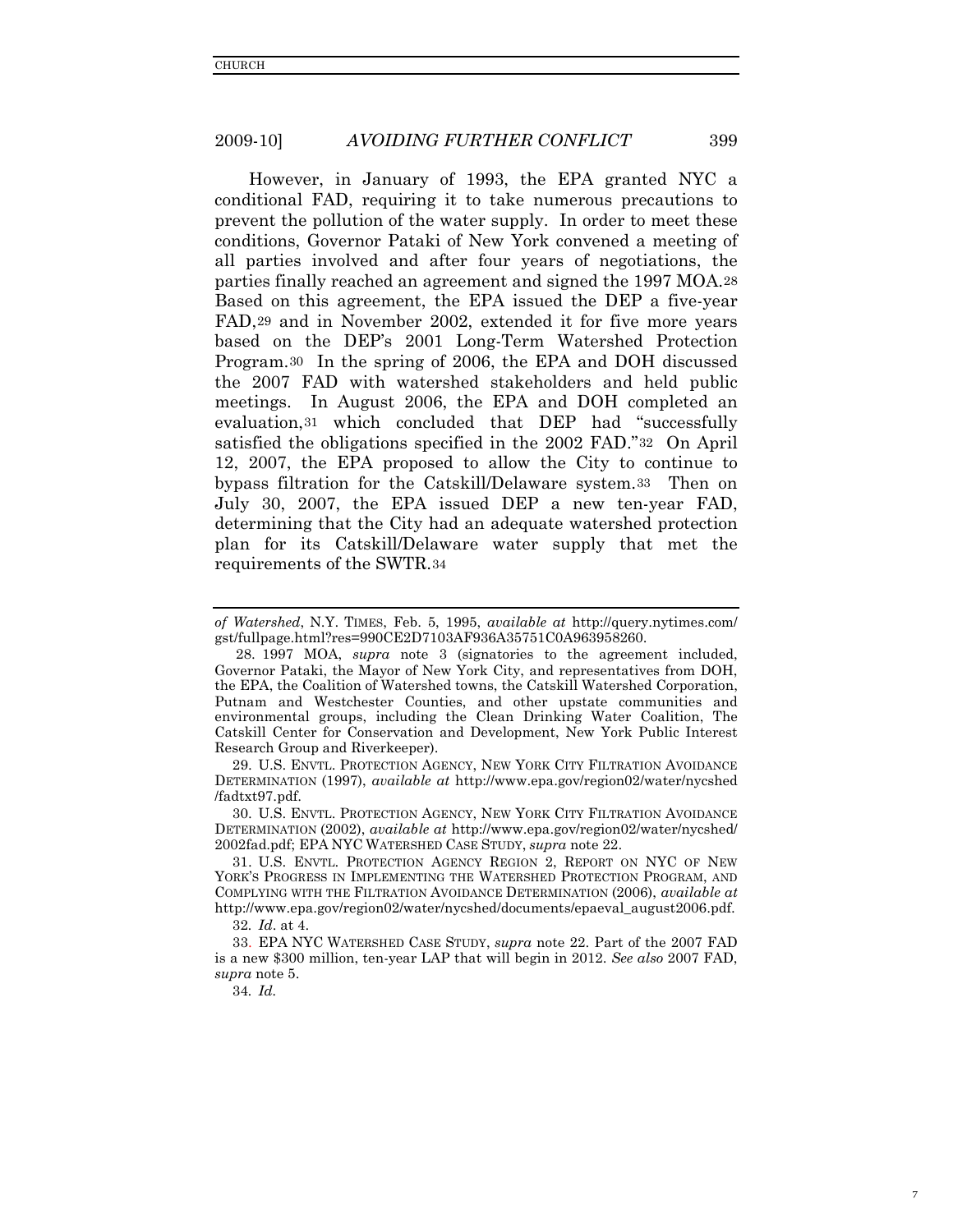# **IV. DELAWARE COUNTY AND THE LAND ACQUISITION PROGRAM**

#### **A. Delaware County**

Delaware County is located within the southern tier of New York State, nestled against the Catskill Mountains. Today, Delaware County is particularly affected by the LAP because it is one of the least affluent counties in the state. According to the latest U.S. Census data, the median household income for the area is \$41,862, and the number of permanent residents in is approximately 46,000.[35](#page-8-0) Historically, agriculture was the foundation of the County's economy; it was also known for its dairy products.[36](#page-8-1) Agriculture, while still present within the County, has declined to only a fraction of its former prevalence.[37](#page-8-2) Moreover, natural resource industries such as bluestone mining and logging, have declined within the region due to the development prohibitions placed on City owned, LAP acquired, land.[38](#page-8-3) Today, the economy of Delaware County depends mainly on manufacturing, which contributes 32% of jobs and 40% of the regional earnings.[39](#page-8-4) Other major economic sectors are small businesses and government jobs.[40](#page-8-5)

<span id="page-8-4"></span>39. EIA, *supra* note 7, at 46, 74. A pharmaceutical manufacturer and a Kraft plant are two of several large manufacturing facilities within the watershed; while at the County level, 98% of the County's businesses have ten or fewer

<span id="page-8-0"></span><sup>35.</sup> U.S. Census Bureau, Delaware County, State & County QuickFacts, http://quickfacts.census.gov/qfd/states/36/36025.html (last visited Aug. 30, 2009); Interview with Dean Frazier, Commissioner of Watershed Affairs for Delaware County (Oct. 28, 2008) [hereinafter Interview] (on file with author).

<span id="page-8-1"></span><sup>36.</sup> EIA, *supra* note 7, at 44. *See* Tim Duerden, The Delaware County Historical Association Presents: A Brief History of Delaware County, http://www.dcha-ny.org/history.html (last visited Nov. 13, 2009).

<span id="page-8-2"></span><sup>37</sup>*.* EIA, *supra* note 7, at 44*. See* Duerden, *supra* note 36 (stating that "the local dairy industry has declined during the last couple of decades.")

<span id="page-8-5"></span><span id="page-8-3"></span><sup>38</sup>*.* EIA, *supra* note 7, at 11-12, 15. *See* Steven Potter, *Bluestone: From Ancient Sea to American Architecture*, N.Y. STATE CONSERVATIONIST (Aug. 2008), http://www.dec.ny.gov/pubs/46715.html (discussing how "New York's [bluestone] industry is valued between \$40 and \$100 million annually and it employs more than 700 full- and part-time employees. Most bluestone is quarried within a 90 mile radius of Deposit (Delaware County) and is sold for \$3-10 per square foot."). *See also* Delaware County, Chamber of Commerce, Delaware County Business Demographics. delawarecounty.org/businessdemographics.lasso (last visited Nov. 13, 2009) (listing natural resource-based industries as "medium-density fiberboard (MDF), bluestone, and engravable wood products")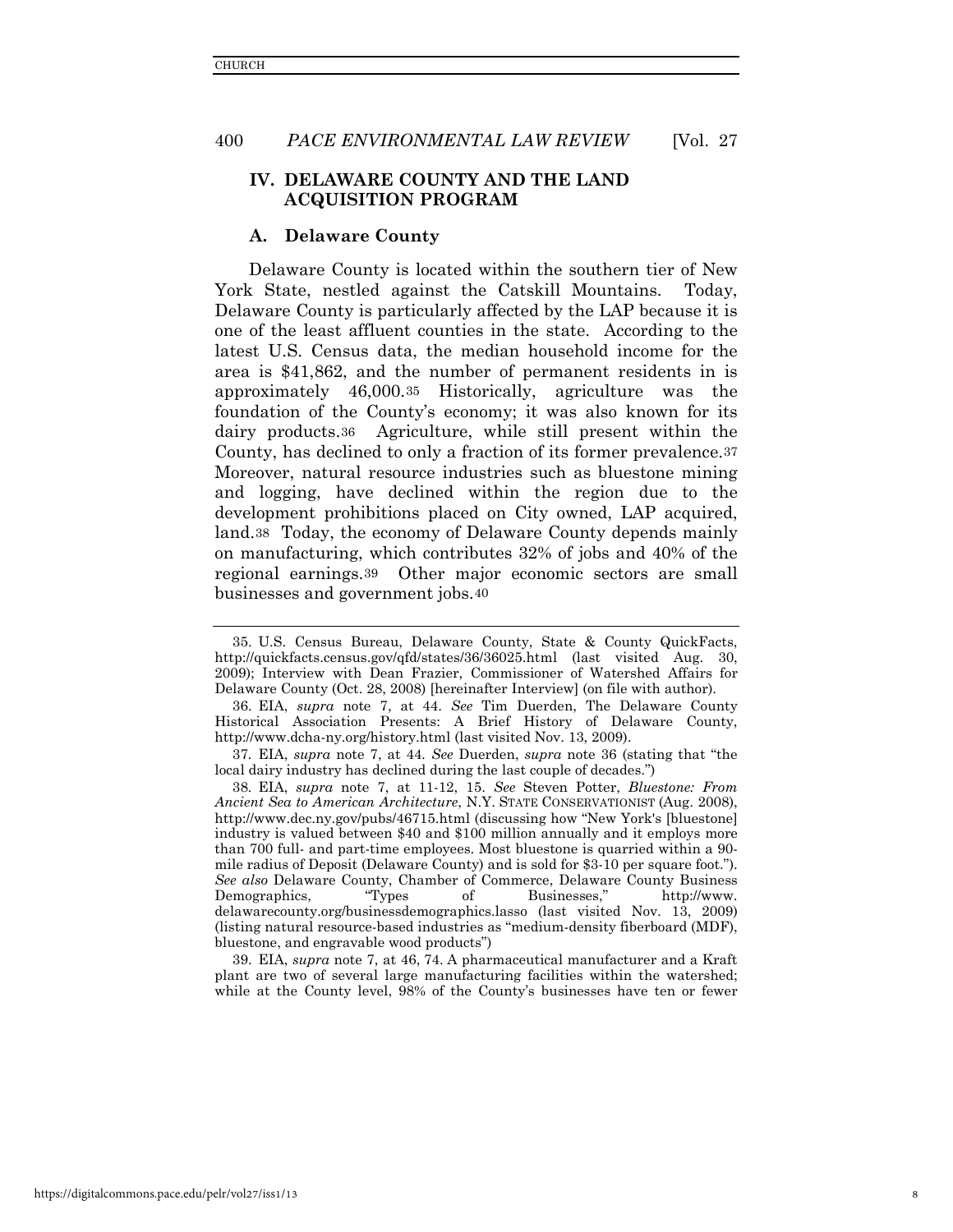# **B. SCOPE OF LAP IN DELAWARE COUNTY**

It is generally acknowledged that land acquisition is one of the most effective and important tools for watershed protection.[41](#page-9-0) The goal of the program is to ensure that undeveloped, environmentally sensitive lands remain protected, preventing future contamination of the water supply and preserving the watershed as a source of high quality drinking water[.42](#page-9-1) Although the LAP affects all watershed communities in upstate New York, Delaware County is uniquely affected because it encompasses over half of the land comprising the watershed. The City's goal under the LAP is to acquire fee simple or conservation easements on undeveloped land or property determined to be "water quality sensitive."[43](#page-9-2) All purchases are on a willing buyer/willing seller basis for the fair market value of the property while all property taxes are paid by the City,[44](#page-9-3) Eminent domain is not used. Through the LAP, the City commits to solicit a certain number of acres in the watershed; however, the City is not required to purchase a certain number of acres but only to meet solicitation goals for specific priority areas.[45](#page-9-4) The City must also consult with the town or village before a purchase.<sup>[46](#page-9-5)</sup>

Pursuant to the 2007 FAD, over \$241 million of new funds will be poured into the new LAP, along with \$59 million of prior unused LAP funding, for a total commitment of \$300 million.[47](#page-9-6)

9

employees. EIA, *supra* note 7, at 35-36; Interview, *supra* note 35. *See* Delaware County, Chamber of Commerce, *supra* note 38 (stating that "[m]anufacturers of all sizes call Delaware County home, employing over 4,000 people. Goods include components for the aerospace industry, pharmaceuticals, printing, and dairy products.")

<sup>40.</sup> EIA, *supra* note 7, at 44-50. *See* Delaware County, Chamber of Commerce, *supra* note 38 (noting that "[s]mall specialty shops, department stores, and restaurants continue to join the ranks of the county's retailers").

<sup>41. 2007</sup> FAD, *supra* note 5, at 42.

<sup>42</sup>*. Id.*

<span id="page-9-3"></span><span id="page-9-2"></span><span id="page-9-1"></span><span id="page-9-0"></span><sup>43.</sup> U.S. Envtl. Protection Agency, Region 2 Water, Watershed Protection Programs, http://www.epa. gov/Region2/water/nycshed/protprs.htm (last visited Aug. 30, 2009).

<sup>44. 1997</sup> MOA, *supra* note 3, at ¶¶ 60, 61, 79.

<sup>45. 1997</sup> MOA, *supra* note 3, at ¶ 60.

<sup>46</sup>*. Id.* at ¶ 71.

<span id="page-9-6"></span><span id="page-9-5"></span><span id="page-9-4"></span><sup>47.</sup> N.Y. CITY DEP'T OF ENVTL. PROTECTION, NEW YORK CITY 2007 DRINKING WATER SUPPLY AND QUALITY REPORT 3 (2007), http://www.nyc.gov/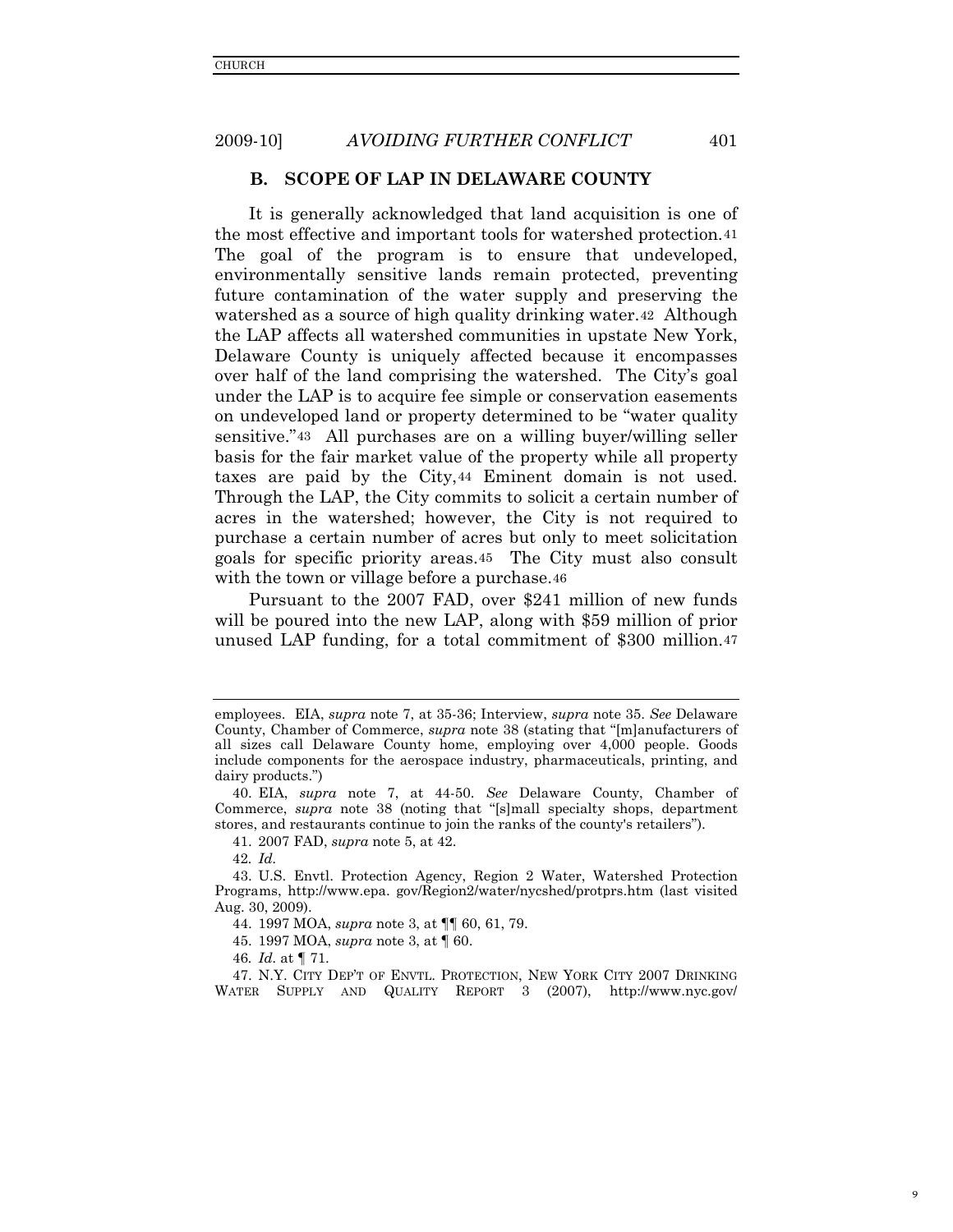In addition, the City plans to increase its efforts to use land trusts and non-profit organizations to buy land in order to protect a larger geographic area.[48](#page-10-0) In 1997, the City owned 45,000 acres of watershed land.[49](#page-10-1) Since the LAP began, the City has secured over 92,000 acres in fee simple or conservation easements throughout upstate New York. As of 2008, the City has increased this number to more than 137,000 acres of watershed property.[50](#page-10-2) Meanwhile in Delaware County, through December 31, 2007, over 18,949 acres have been purchased by the City in fee simple, with 3,863 acres protected by conservation easements.[51](#page-10-3) However, despite the paper success of the program, Delaware County residents claim that they are experiencing significant detrimental economic and sociological effects to their communities because the LAP is driving up land prices, reducing the quantity of developable land, and threatening the County's property tax base.

# **1. Increasing Land Values**

Land is a limited resource; the less land available, the higher its price. With the City buying considerable amounts of land, the County has seen a sharp increase in the price of real estate. In 2000, the median value of a single-family, owner-occupied home in Delaware County was \$74,200.[52](#page-10-4) Between 2005 and 2007, the median value increased to a striking \$124,500.[53](#page-10-5) An influx of second homeowners who are generally wealthier than the average Delaware County resident has further contributed to this

html/dep/pdf/wsstate07.pdf (indicating that this is the first FAD to be issued for a ten-year period and this FAD is the most expansive to date).

<sup>48</sup>*. Id.*

<span id="page-10-1"></span><span id="page-10-0"></span><sup>49</sup>**.** N.Y. CITY DEP'T OF ENVTL. PROTECTION, NEW YORK CITY 2008 DRINKING WATER SUPPLY AND QUALITY REPORT 3 (2008), http://www.nyc. gov/html/dep/pdf/wsstate08.pdf.

<sup>50</sup>*. Id.*

<sup>51</sup>*. Id.*

<span id="page-10-4"></span><span id="page-10-3"></span><span id="page-10-2"></span><sup>52.</sup> U.S. Census Bureau, Delaware County, N.Y. Fact Sheet, Census 2000 Demographic Profile Highlights, http://factfinder.census.gov (search "Get a factsheet for your community" for "Delaware County, NY" then click "2000" tab) (last visited Aug. 31, 2009).

<span id="page-10-5"></span><sup>53.</sup> U.S. Census Bureau, Delaware County, N.Y. Fact Sheet, 2005-2007 American Community Survey 3-Year Estimates, http://factfinder.census.gov (search "Get a factsheet for your community" for Delaware County, NY") (last visited Aug. 31, 2009).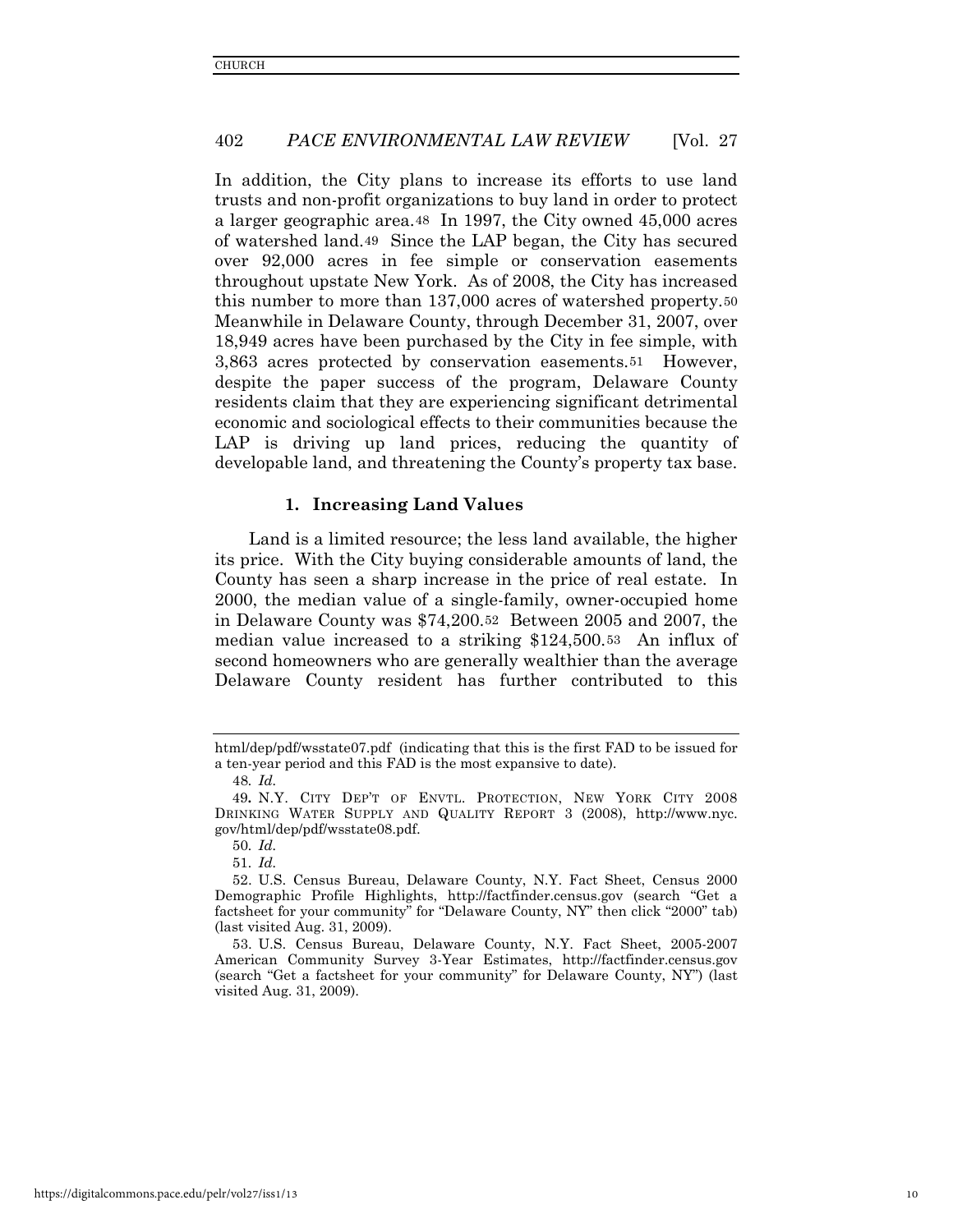problem.[54](#page-11-0) Therefore, the LAP has created a positive feedback loop of increasing land prices—the City buys land, land values rise, landowners sell their parcels to the City to take advantage of the rising prices, and so on.

#### **2. Reducing the Quantity of Available Land**

A related concern to increasing land prices is that the pool of available land is quickly dwindling. Once the City purchases land under the LAP, it becomes unavailable for development and remains vacant; a situation which is compounded by the fact that much of the remaining open land is unsuitable for development due to the presence of wetlands and/or steep slopes.[55](#page-11-1) If the City continues buying developable land at its current rate it is likely that land prices throughout the County will continue to rise, further inhibiting development and economic growth. Moreover, limited economic opportunities may exacerbate the recent County-wide pattern of out-migration.[56](#page-11-2)

# **3. Future City Challenges to Real Property Tax Assessments**

Loss of the County's property tax base is also a serious economic problem created by the LAP. The County depends on property tax dollars to fund government programs, infrastructure improvements, schools and other public services.[57](#page-11-3) Even though property taxes are proportionally assessed to the value of land, the City has a history of challenging the tax assessments on their infrastructure properties.[58](#page-11-4) The 1997 MOA allows the City to challenge the assessed value of the land for property tax purposes twenty years after acquisition.[59](#page-11-5) Accordingly, this means the City could begin challenging assessments as early as 2017. City challenged assessments are a lose-lose situation for the County. Not only would they reduce property tax income for the County,

<span id="page-11-0"></span><sup>54.</sup> EIA, *supra* note 7, at 128-29.

<sup>55</sup>*. Id.* at 89.

<span id="page-11-3"></span><span id="page-11-2"></span><span id="page-11-1"></span><sup>56</sup>*. Id.* at 26.

<sup>57</sup>*. Id.* at 107.

<sup>58</sup>*. Id.* at 107-8.

<span id="page-11-5"></span><span id="page-11-4"></span><sup>59. 1997</sup> MOA, *supra* note 3, at ¶ 79(b).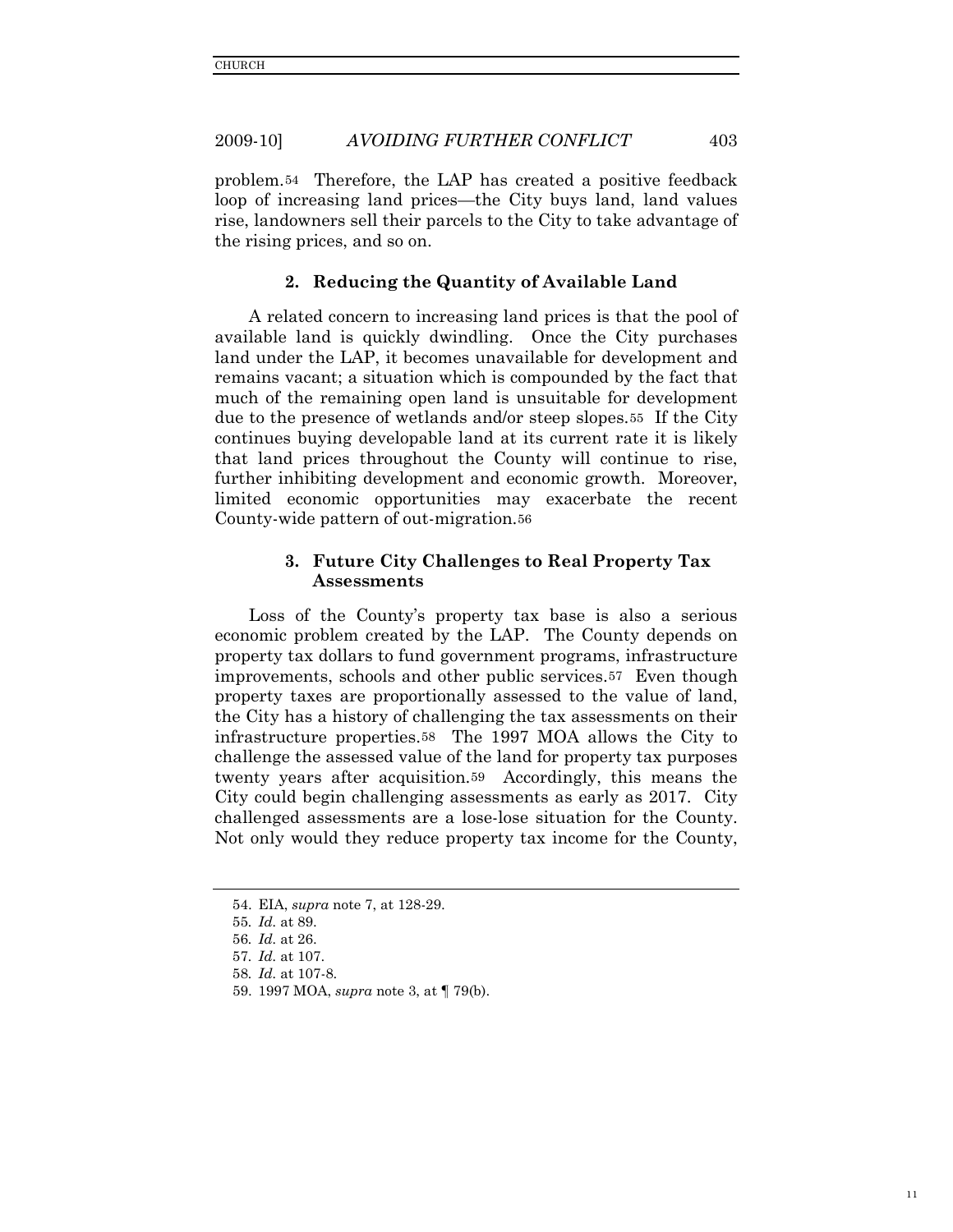but they could also drain County funds via litigation costs.[60](#page-12-0) Potentially, the financial burden of a decreased tax base could fall to small businesses and homeowners, leading to interference with important public services such as police, fire services and public schools.[61](#page-12-1) Delaware County residents are also fearful that these challenges will wreak further havoc on the region's already declining economy.[62](#page-12-2)

## **C. SEQRA IMPLICATIONS OF THE LAP**

The City must submit a new LAP to the EPA, the DOH and the DEC by September 30, 2009.[63](#page-12-3) All economic and social impacts, including those discussed above, must be analyzed to determine whether the LAP has any significant impact on the "environment" in compliance with the New York State Environmental Quality Review Act (SEQRA).[64](#page-12-4) The purpose of SEQRA is "to incorporate the consideration of environmental factors into the existing planning, review, and decision-making processes of the state, regional and local government agencies at the earliest possible time."[65](#page-12-5) Here, the approval of the City's application and the implementation of the LAP constitute "actions" subject to SEQRA, which must consider, *inter alia*, the program's impact, not just on the natural environment, but also the,

physical conditions that will be affected by a proposed action, including land, air, water, minerals, flora, fauna, noise, resources of agricultural, archeological, historic or aesthetic significance, *existing patterns of population* 

63. 2007 FAD, *supra* note 5, at 44.

<span id="page-12-5"></span>65. N.Y. COMP. CODES R. & REGS. tit. 6, § 617.1(c) (2009); N.Y. ENVTL. CONSERV. LAW § 8-0109 (2009).

<sup>60.</sup> EIA, *supra* note 7, at 109-11.

<sup>61</sup>*. Id.* at 107.

<span id="page-12-2"></span><span id="page-12-1"></span><span id="page-12-0"></span><sup>62</sup>*. Id.* One recent commenter is quoted as stating "#1—Resolve the tax assessment issues NOW. The 20 year period banning assessment challenges will soon expire on some properties and we expect NYC to act soon after." Down East Group, Feedback & Action Ideas, *supra* note 38.

<span id="page-12-4"></span><span id="page-12-3"></span><sup>64.</sup> N.Y. COMP. CODES R. & REGS. tit. 6, § 617.1 (2009). Statutory Authority for SEQRA is found in N.Y. ENVTL. CONSERV. LAW  $\S$ § 3-0301(1)(b), 3-0301(2)(m) and 8-0113 (2006) (requiring any action that may have a significant adverse effect on the environment is subject to SEQRA as administered by the DEC).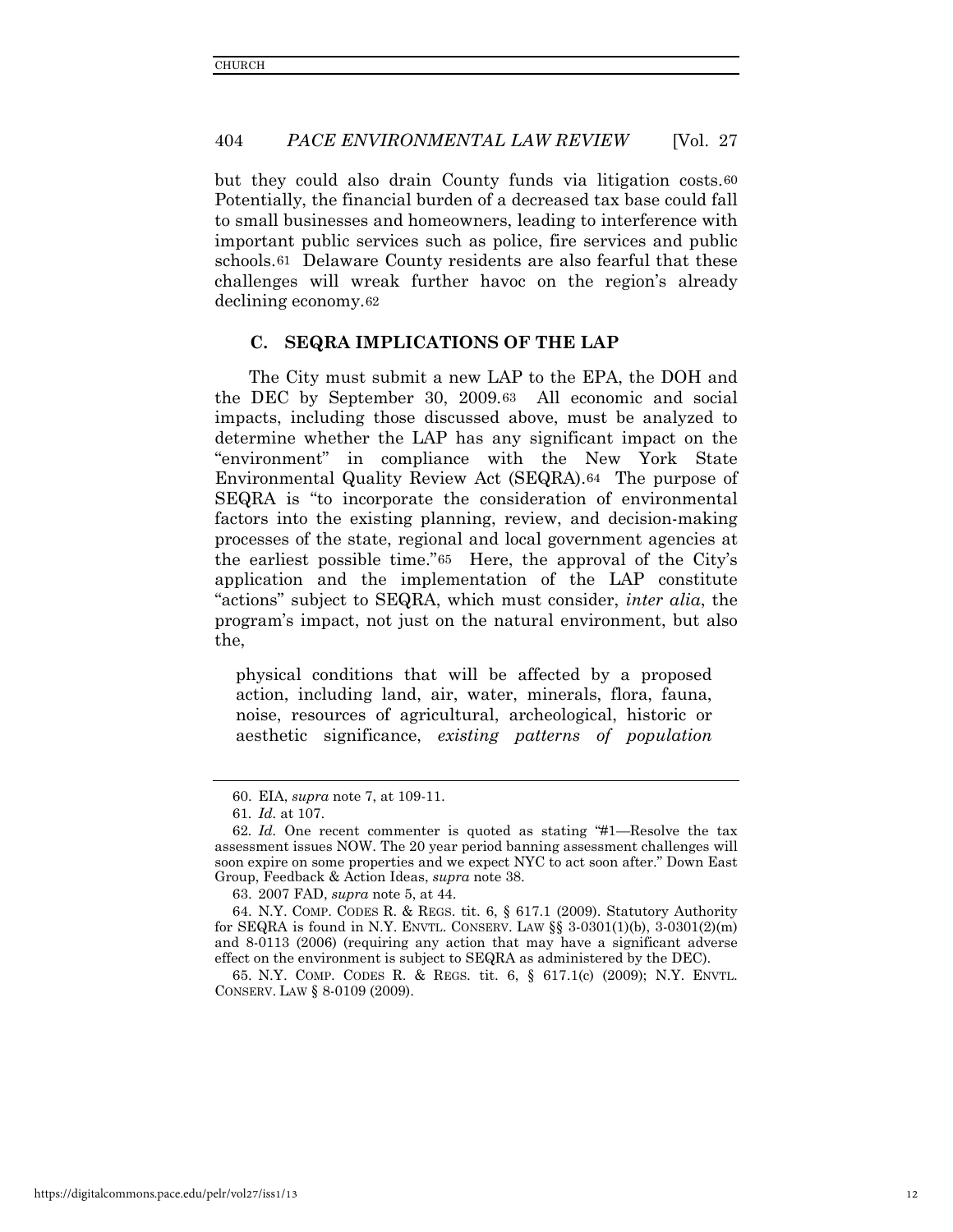*concentration, distribution or growth, existing community or neighborhood character*, and human health.[66](#page-13-0)

When there are no adverse impacts found, a negative declaration is issued and the action can proceed. In the alternative, if a significant adverse environmental impact is found, an environmental impact statement (EIS) must be prepared. The agencies will them use the EIS to determine whether to allow, alter, or to disallow the action altogether. Here, the long-term, short-term, and cumulative effects of the proposed actio[n67](#page-13-1) will then be evaluated by "intelligently assess[ing] and weighting the environmental factors, along with social, economic and other relevant considerations in determining whether or not a project or activity should be approved or undertaken in the best overall interest[s] of the people of the State."[68](#page-13-2)

# **V. THE CURRENT NYC WATERSHED CONFLICT IN THE ENVIRONMENTAL DISPUTE RESOLUTION CONTEXT**

Set against this complex scene, EDR is the best possible solution for achieving the type of long-term mutually beneficial agreement that will address the needs of NYC and the concerns of the residents of Delaware County. Environmental disputes, such as the one at hand, easily lend themselves to alternate dispute resolution processes (ADR);[69](#page-13-3) primarily because formal legal processes are often inadequate to prevent or redress environmental plaintiffs' injuries. The fact that some environmental disputes involve highly technical issues and significant scientific uncertainty, further contributes to this

<sup>66.</sup> N.Y. COMP. CODES R. & REGS. tit. 6, § 617.2(l) (2009) (emphasis added).

<sup>67.</sup> N.Y. COMP. CODES R. & REGS. tit. 6, § 617.7(c)(2) (2009).

<span id="page-13-2"></span><span id="page-13-1"></span><span id="page-13-0"></span><sup>68.</sup> WEOK Broad. Corp. v. Planning Bd. of the Town of Lloyd, 79 N.Y.2d 373, 380 (1992).

<span id="page-13-3"></span><sup>69. &</sup>quot;There are four questions basic to strategic ADR planning: What kind of dispute is it? What kind of outcome does the client need? What process would be most appropriate? What kind of neutral party (if any) could help reach the desired outcome most efficiently?" Ann MacNaughton, *Collaborative Problem-Solving in Environmental Dispute Resolution*, 11-SUM NAT. RESOURCES & ENV'T 3, 4 (1996).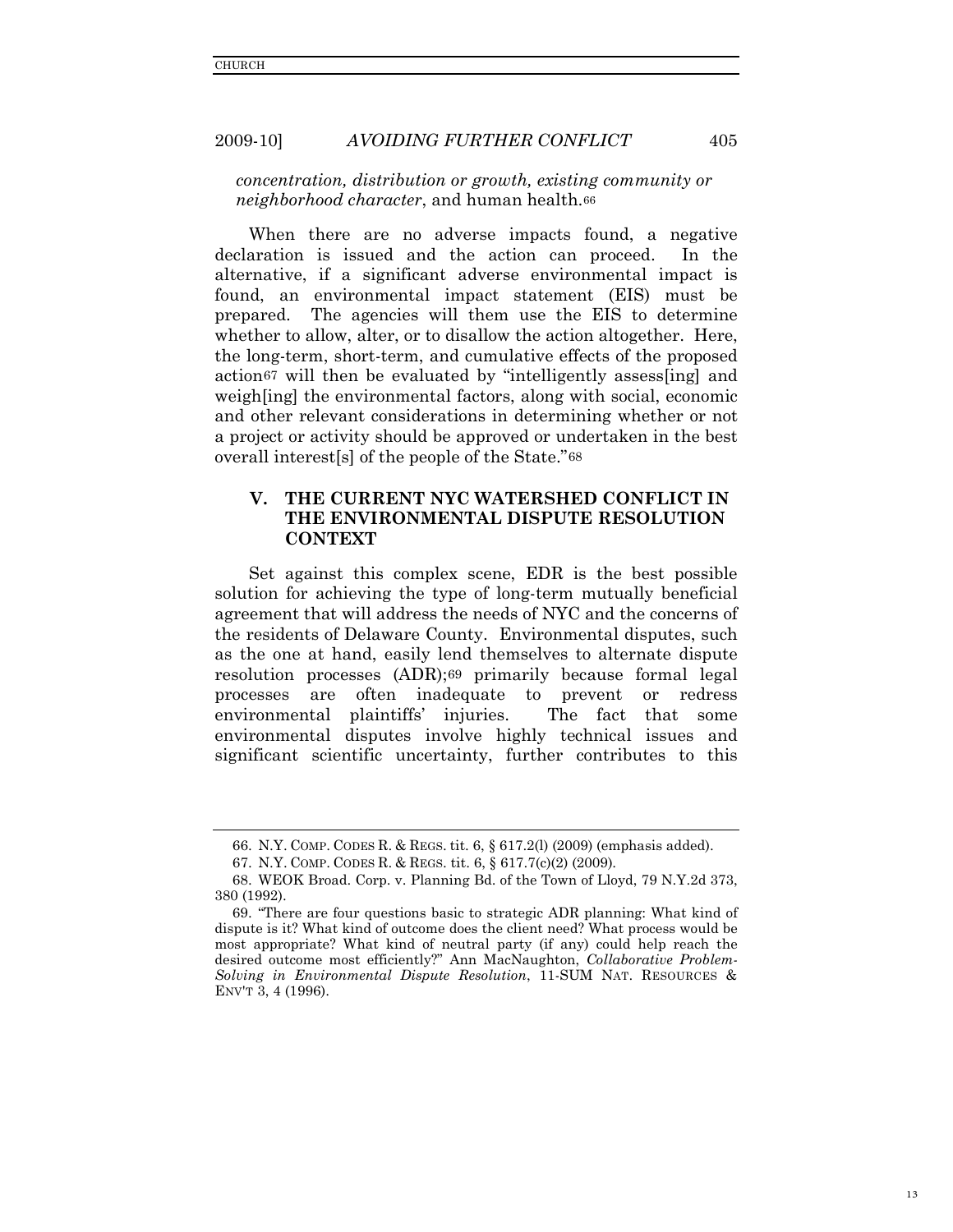problem.[70](#page-14-0) The multi-party[71](#page-14-1) and time-sensitive nature of environmental disputes also makes it more suited for ADR than traditional litigation[72](#page-14-2) as "ADR encourages timely resolution of controversial issues and will likely yield more satisfying results to all parties involved."[73](#page-14-3)

In this case, despite the recent lawsuit filed by the Coalition of Watershed Towns against the DEC for its issuance of a negative declaration for the City's Long-Term Watershed Protection Program,[74](#page-14-4) the NYC Watershed Conflict is an almost ideal candidate for EDR. Specifically, this conflict is an ideal candidate for EDR because: (1) it is in the early stages of negotiation; (2) the interested parties have been pre-identified through earlier actions; (3) the parties have significant common ground upon which to build a mutually beneficial agreement; and (4) there are both state and federal mandates forcing the parties to act. To this end, small steps have already been taken toward using EDR in this conflict as Delaware County has recently hired a land use planning regulatory expert[75](#page-14-5) who provide the County with strategic recommendations for reaching an agreement with

<span id="page-14-2"></span>72. There are numerous advantages of ADR to the parties, including saved time, saved money and more autonomy over the outcome of the dispute. LAWRENCE SUSSKIND, MIEKE VAN DER WANSEM & ARMAND CICCARELLI, MEDIATING LAND USE DISPUTES: PROS AND CONS 10-11 (2000).

<span id="page-14-3"></span>73. Elizabeth Donahue, *Environmental Land Use Disputes and ADR*, ABA SECTION OF DISPUTE RESOLUTION, 2000, *available at* http://www.abanet.org/dis pute/ env\_land\_use\_disputes.html.

<span id="page-14-4"></span>74. *See* N.Y. State Dep't of Envtl. Conservation, Environmental Notice Bulletin—Region 4 Notices, http://www.dec.ny.gov/enb/ 20080130\_not4.html (last visited Aug. 30, 2009); *see also* Complaint, *supra* note 26, at 45.

<span id="page-14-5"></span>75. Professor of Law John R. Nolon, Counsel and Faculty Liaison for Pace Law School's Land Use Law Center and Director of the Kheel Center on the Resolution of Environmental Interest Disputes, has been retained by Delaware County as an expert on land use planning, regulation and process.

<span id="page-14-0"></span><sup>70.</sup> LAWRENCE S. BACOW & MICHAEL WHEELER, ENVIRONMENTAL DISPUTE RESOLUTION 5 (1984).

<span id="page-14-1"></span><sup>71.</sup> Parties to Environmental conflicts typically include "community residents, interest groups, and public interest law firms." KIRK EMERSON ET. AL., THE PROMISE AND PERFORMANCE OF ENVIRONMENTAL CONFLICT RESOLUTION 5 (Rosemary O'Leary & Lisa B. Bingham eds., 2003). The government is also a party in an estimated 78-80% of cases. *Id*. at 4-5. Private interests such as "industry, commercial, and other business people are often involved in environmental conflicts, such as those that involve . . . pollution abatement issues, or granting various permits." *Id*. at 5.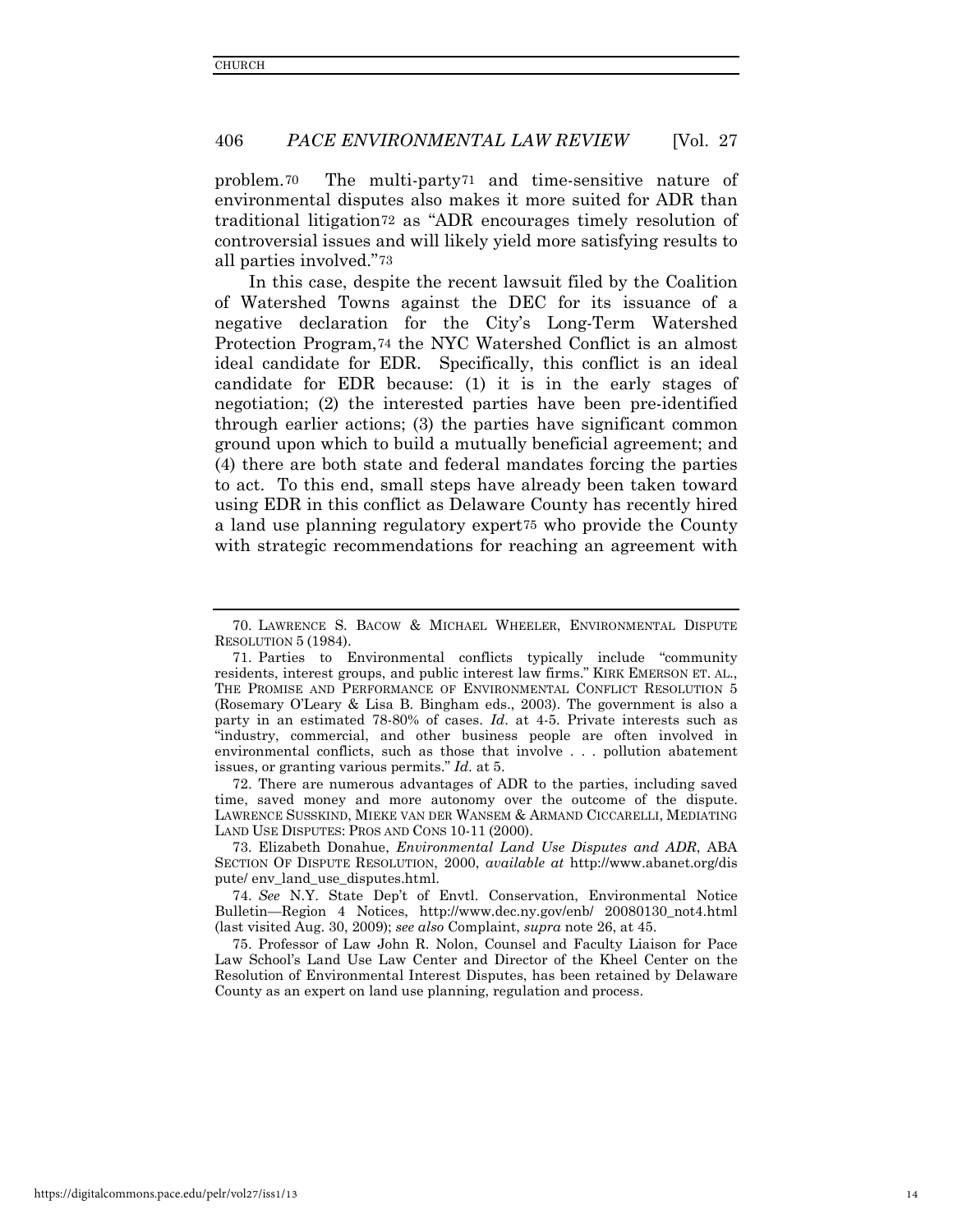the City regarding the LAP, including helping them develop their best alternative to a negotiated agreement, or BATNA.[76](#page-15-0)

In addition, the County has recently hired Downeast Development Consulting Group to conduct a full Economic Impact Assessment to document the present and future potential economic impacts of the LAP on the County.[77](#page-15-1) The Final Assessment Report, which was completed in May 2009, details the effects of various future scenarios on each economic sector and most importantly, makes recommendations for amendments to the current LAP to abate negative effects.[78](#page-15-2) At this early stage, negotiations with the City are expected to begin soon.

Presently, the NYC Watershed Conflict can be defined as an "upstream," intractable dispute because it is a conflict at the planning stage that involves over twenty parties, including local, state and national government agencies [79](#page-15-3) and because it "remain[s] mired in controversy, tied up in litigation, and riddled with long-standing tensions that defy resolution."[80](#page-15-4) This is mainly due to the current "frames" of the parties or the ways that each party views the problem in terms of: (1) why the conflict is occurring; (2) what is keeping the conflict from being resolved and their own roles in the conflict; (3) their opponents roles in the conflict; (4) their personal views of their opponents' objectives;

<span id="page-15-0"></span><sup>76.</sup> ROGER FISHER & WILLIAM URY, GETTING TO YES: NEGOTIATING AGREEMENT WITHOUT GIVING IN 108 (Bruce Patton ed., Penguin Books 1991) (1983) (coining the term "BATNA" or a party's best option if negations fail). There are three main steps to creating a BATNA: "(1) inventing a list of actions you might conceivably take if no agreement is reached; (2) improving some of the more promising ideas and converting them into practical options; and (3) selecting, tentatively the one option that seems the best."

<span id="page-15-1"></span><sup>77.</sup> The Down East Group, NYC Watershed Economic Impact Study—Key Informant Interviews http://www.downeastgroup.ca/blog (Oct. 17, 2008, 13:08 EST),

<sup>78.</sup> EIA, *supra* note 7, at 145.

<span id="page-15-3"></span><span id="page-15-2"></span><sup>79.</sup> Environmental conflicts can be categorized into upstream disputes that "involve planning or policymaking," midstream disputes which "involve administrative permitting," or downstream disputes that deal with "compliance and enforcement." EMERSON ET. AL., *supra* note 71, at 4

<span id="page-15-4"></span><sup>80.</sup> Roy J. Lewicki & Barbara Gray, *Introduction* to MAKING SENSE OF INTRACTABLE ENVIRONMENTAL CONFLICTS: CONCEPTS AND CASES 1, 2 (Roy J. Lewicki, Barbara Gray & Michael Elliott eds., 2003) (finding that intractable conflicts are characterized by "considerable intensity, persist indefinitely over long periods of time, and cannot be resolved through consensus-building efforts or by administrative, legal, or political solutions."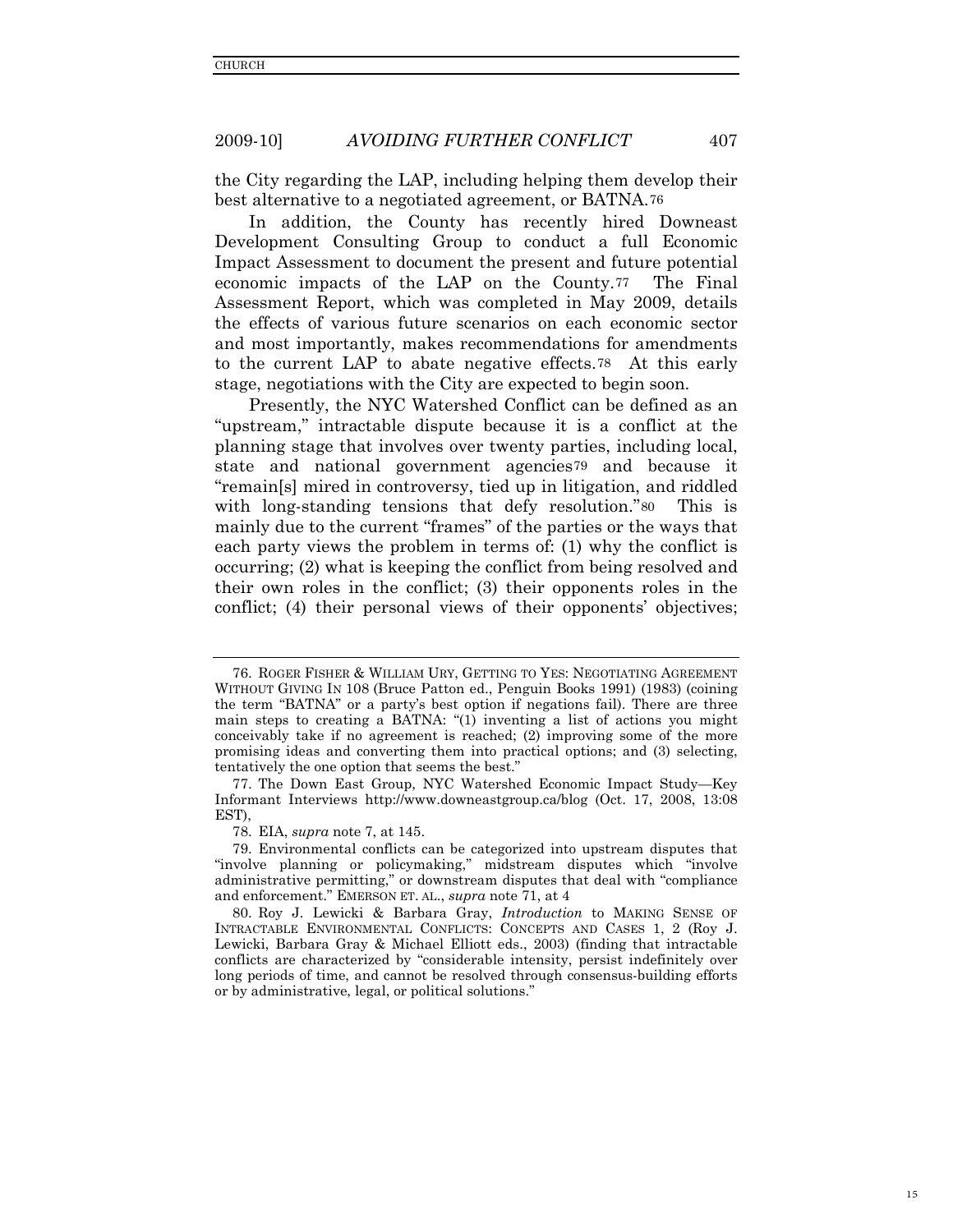and (5) how they make sense of their situation within the conflict[.81](#page-16-0)

However, just because this dispute can be labeled, "intractable" does not mean that the dispute will be irresolvable in the long run.[82](#page-16-1) By employing a consensus-based approach, such as conflict assessment, facilitation, or mediation, with the help of a third-party neutral, the parties could come to a mutually beneficial agreement.[83](#page-16-2) Here, the term "consensus-based" refers to a "collaborative decision-making technique[ ] in which a third party neutral . . . assist[s] diverse or competing interest groups to reach an agreement on an environmental conflict."[84](#page-16-3)

Conflict assessment could be the first EDR process involved in the NYC Watershed Conflict because it consists of identifying the issues in controversy, all of the affected parties, and the most appropriate environmental conflict resolution (ECR) method.[85](#page-16-4) After the conflict has been assessed, a third party neutral could then help the parties to "reframe," their perspectives,[86](#page-16-5) and to encourage a resolution either through facilitation, where the neutral merely assists in developing a meaningful discussion of the issues in controversy,[87](#page-16-6) or through mediation as "a form of facilitated negotiation in which a skilled, impartial third party with neither decision-making authority nor the power to impose a settlement assists the parties in reaching a voluntary, mutually agreeable resolution to all or some of the disputed issues."[88](#page-16-7)

## **VI. CONCLUSION**

The current state of the NYC Watershed Conflict, the effects of the LAP on Delaware County residents and the opportunities

<sup>81.</sup> *Id.* at 2

<span id="page-16-1"></span><span id="page-16-0"></span><sup>82</sup>*.* The authors describe intractability as a transient state that "may shift over time and vacillate between tractability and intractability." *Id.* at 37.

<span id="page-16-3"></span><span id="page-16-2"></span><sup>83</sup>*. Id.* at 9, 10 (stating that the goals of consensus building are to encourage early participation of all stakeholders, "to produce stable and sensible policies or decisions that have a strong, broad base of support," and to lessen the chances of subsequent related disputes or legal challenges).

<sup>84</sup>*. Id.* at 10.

<span id="page-16-4"></span><sup>85.</sup> EMERSON ET. AL., *supra* note 71, at 10.

<span id="page-16-7"></span><span id="page-16-6"></span><span id="page-16-5"></span><sup>86</sup>*. Id.*

<sup>87</sup>*. Id.*

<sup>88</sup>*. Id.* at 11.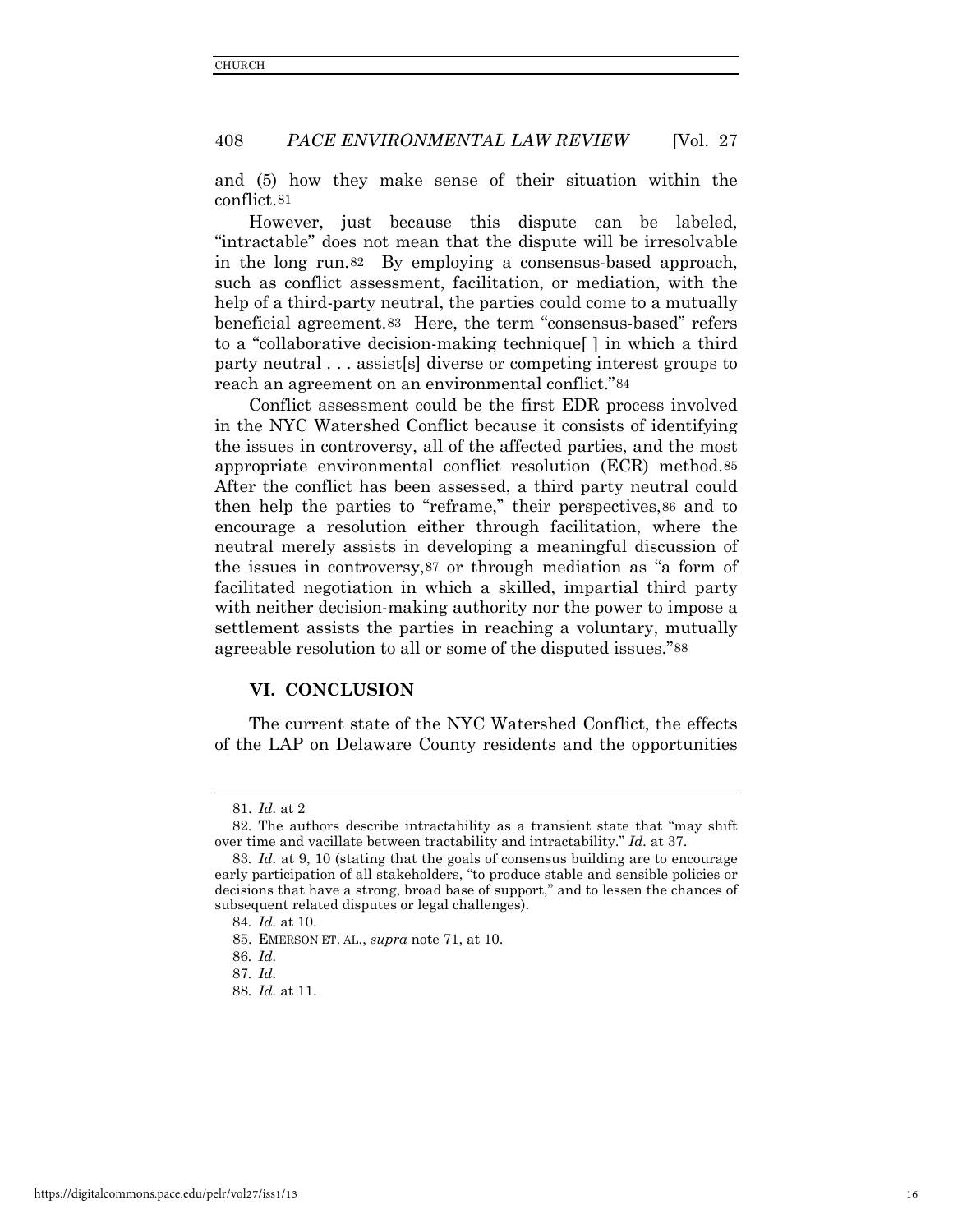that EDR can provide to the parties involved are only beginning to become clear. However, because this conflict is still in its early stages, there remains great potential for the different interests to be accommodated without the use of any formal adjudicative process. Presently, County residents are fearful that their community character and economic prosperity are being detrimentally impacted by the LAP, even though the City is required to minimize those effects under SEQRA. Meanwhile, the City is chiefly concerned with meeting the EPA's filtration avoidance criteria in the watershed to ensure a continued supply of high quality drinking water for NYC residents. Based on these positions, there is definitely enough common ground to start a productive negotiation.

During the EDR process that lies ahead, Delaware County residents' concerns about real estate price increases and diminishing land availability should be addressed by ensuring that the City agrees to acquire only land that provides the highest level of protection to the watershed.[89](#page-17-0) In doing this, the City would increase the amount of potentially developable land, which would hopefully stabilize real estate prices and slow the out-migration that is currently impacting the community character of the County. Moreover, to relieve County residents' trepidation about the loss of their property tax base from challenged assessments, the City should fully fund a tax consulting fund that would provide funding to watershed communities to pay professional consultants and/or attorneys to review and analyze real property taxes paid by the City.[90](#page-17-1) Lastly, if the frames of the Delaware County residents can be changed by a third party neutral to see the potential benefits that can be enjoyed by environmentally-friendly economic growth, a huge hurdle in resolving this conflict would be cleared. Of course, this can only occur if the City agrees to make green economic development a more viable option, by possibly allowing tourism and limited recreational use of City land and the reservoirs as long as the environmental impacts are minimized.

<sup>89.</sup> EIA, *supra* note 7, at 145.

<span id="page-17-1"></span><span id="page-17-0"></span><sup>90</sup>*. See* The Catskill Watershed Corporation, MOA Summary Guide, Protection and Partnerships Program, Can Municipalities Recover Costs for Consultants and Administration?, Tax Consulting Fund, http://www.cwconline .org/pubs/moa/moaapp.html (scroll down to view) (last visited Oct. 29, 2009).